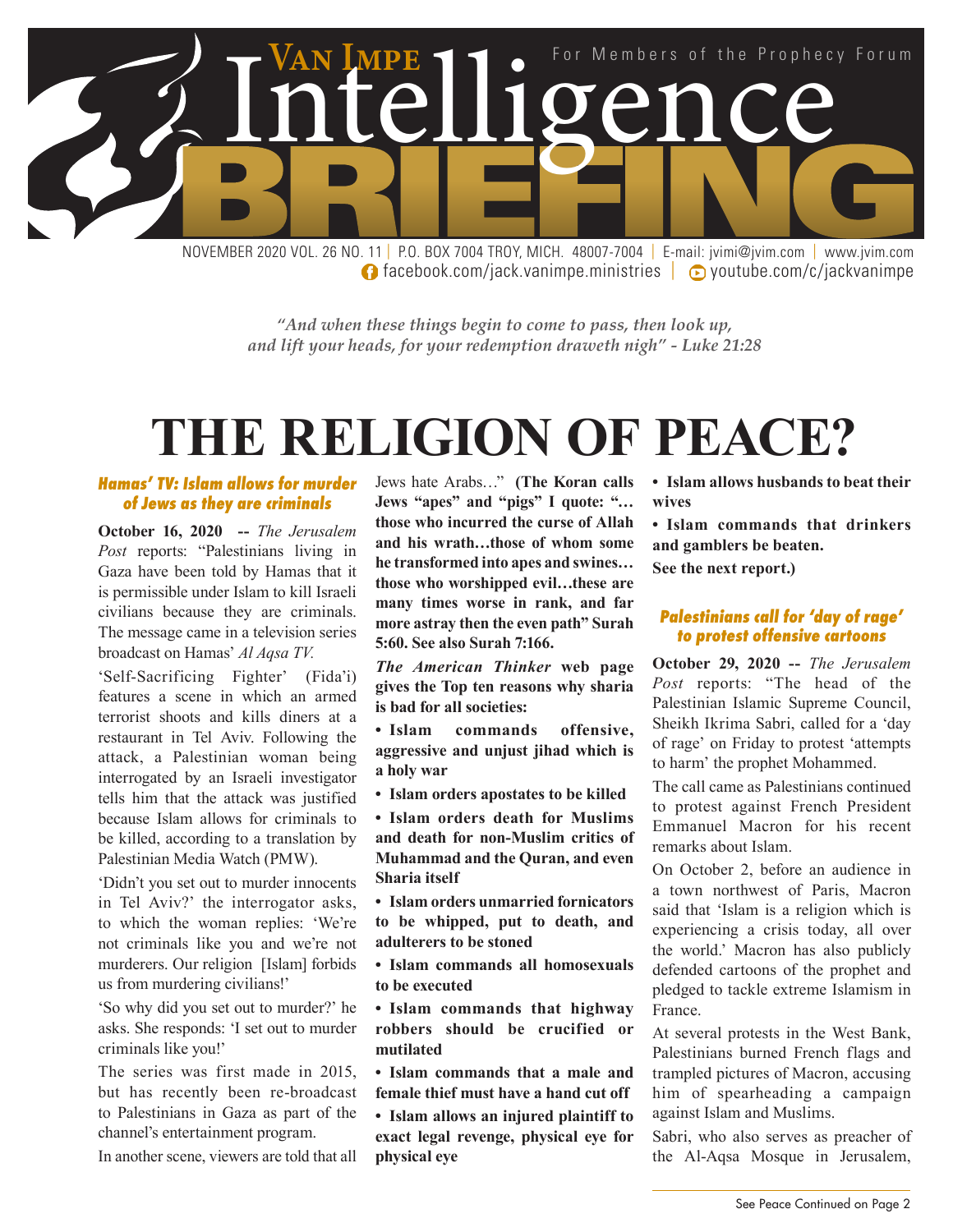said that Muslims 'reject the offensive drawings of the prophet Mohammed and will express their rejection of these uncivilized transgressions.'

He added that the 'offensive cartoons contradict freedom of speech and expression' and are in fact intended to ridicule and insult the prophet…"

#### *France attack: Deadly stabbing in Nice 'is terrorism', says mayor*

**October 29, 2020 --** *BBC.com* reports: "Three people have been killed in a knife attack at a church in the French city of Nice, police say.

Nice Mayor Christian Estrosi said there had been a 'terrorist attack at the heart of the Notre-Dame basilica'.

One elderly victim who had come to pray was 'virtually beheaded'. A suspect was shot and detained shortly afterwards.

Mr. Estrosi spoke of 'Islamo-fascism' and said the suspect had 'repeated endlessly 'Allahu Akbar' (God is greatest)'.

President Emmanuel Macron has arrived in Nice and is meeting police officers at the scene of Thursday's attack. Anti-terror prosecutors have opened a murder inquiry and France raised its national security alert system to its highest level…" **(Robert Spencer in a December 2015 article for**  *Breitbart.com* **stated: "Media outlets routinely mangle the true meaning of "Allahu akbar," the ubiquitous battle cry of Islamic jihadists as they commit mass murder. The war-cry is mistranslated in the Western media as "God is great." But the actual meaning is "Allah is greater," meaning** *Allah Is Greater Than Your God or Government***. It is the aggressive declaration that Allah and Islam are dominant over every other form of government, religion, law or ethic, which is why Islamic jihadists in the midst of killing infidels so often shout it. One primary purpose of shouting is to "strike terror in the hearts of the enemies of Allah."** 

**Killing is rewarded in Islam. Not only do they receive 72 virgins as righteous and martyred godly men, but what even more shocking is they get to choose 70 relatives and friends to go to heaven. Their plan of winning the lost is a sick one and against God's plan which is:** *For God so loved the world, that he gave his only begotten Son, that whosoever believeth in him should not perish, but have everlasting life –* **John 3:16. See the next report.)**

#### *France cracks down on pro-Hamas group after beheading*

**October 21, 2020 --** *Israel National News* reports: "French President Emmanuel Macron on Tuesday announced the dissolution of a pro-Hamas group which is active in France, accused of being 'directly implicated' in the murder of teacher Samuel Paty, *France24* reports.

Macron, who spoke days after Paty was beheaded in a suburb of Paris, said actions against Islamist extremism will be 'intensified'.

The decision to shut down the Cheikh Yassine Collective, which is named after the founder of Hamas, will be taken at a Wednesday's cabinet meeting, Macron told an audience during a speech after a meeting with a unit for the fight against Islamism, in the north-eastern Paris suburb of Bobigny.

The French group was created by Abdelhakim Sefrioui, a radical Islamist activist who is now in police custody as part of the investigation into Friday's attack…"

#### *Report: Epidemic of Muslims kidnapping, raping Christian girls*

**October 13, 2020 --** *WND.com* reports: "The Christian parents of a 6-year-old girl in Pakistan who was beaten and raped by a Muslim have been threatened by local imams with the rape of their other daughters and with financial ruin if they proceed with a legal case, according to the advocacy group British Pakistani Christians,

It's one of many such cases cited in a report highlighted by Raymond Ibrahim, a senior fellow at the Gatestone Institute, the David Horowitz Freedom Center and the Middle East Forum.

He points out that studies from as recently as 2019 show 'around 1,000 girls from (Christian and other) religious minorities are forcibly converted to Islam every year. The numbers might [even] be higher as many cases are not even reported.'

The typical pattern is a Muslim kidnaps a young Christian girl, assaults and rape her. Then when confronted, the perpetrator produces a coerced or forged statement from the girl declaring she 'converted' to Islam and 'married' her attacker. Sometimes the girls are killed…" **(Mass sexual assault of women in public has been documented in Egypt since 2005. On February 11, 2011, former** *CBS News* **correspondent Lara Logan was reporting in Egypt about the celebrations following the resignation of Hosni Mubarak when she was attacked by a group of 200 – 300 men, several of whom gang raped her for nearly one half hour. Her only offense – not having her head covered. In an article Dr. Van Impe has cited before, Dawn Perlmutter said:** *"From a Western perspective this was a crazed mob out of control. For a shame culture this was an acceptable punishment for a woman who was not properly covered. They pulled her blonde hair out and more than likely kept it as souvenirs."* 

**Here is what our God states:** *Know ye not that the unrighteous shall not inherit the kingdom of God? Be not deceived: neither fornicators, nor idolaters, nor adulterers, nor effeminate, nor abusers of themselves with mankind, Nor thieves, nor covetous, nor drunkards, nor revilers, nor extortioners, shall inherit the kingdom of God* **-- I Corinthians 6:9, 10.)**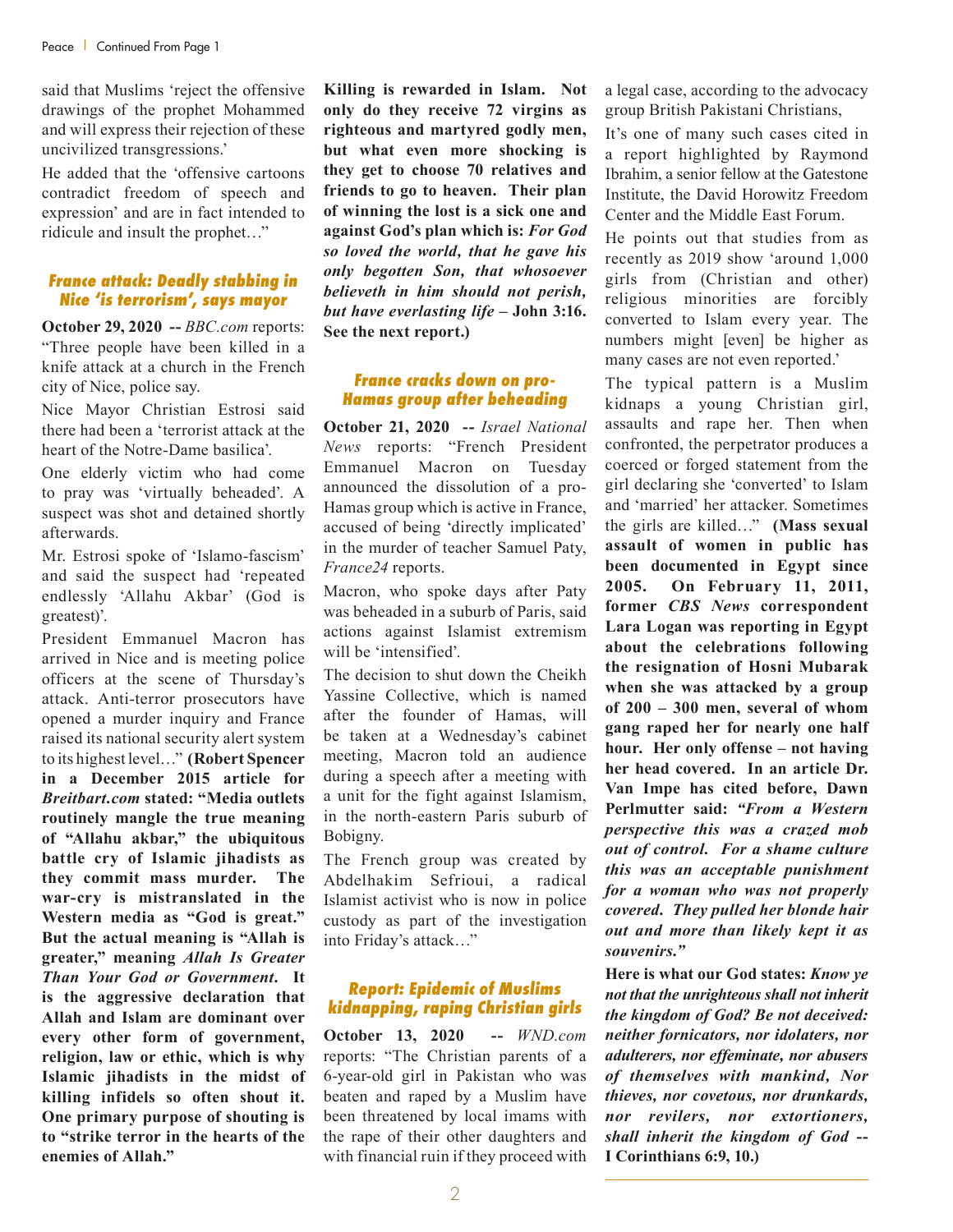# CONTENDING FOR THE FAITH

#### *Communists Warn Citizens: 'Christianity Does Not Belong in China'*

**October 8, 2020 --** *Breitbart.com*  reports: "The Chinese Communist Party (CCP) continues its frantic campaign to erase crosses from even Party-controlled churches, the human rights magazine *Bitter Winter* reported on Tuesday, explaining to Christian residents the crosses must go because 'Christianity does not belong in China.'

Christianity has arguably a much older presence in much of China than it does in Western Europe and arrived there over a millennium before it did in the Americas.

Despite this, dictator Xi Jinping has launched a campaign against the faith — as well as other challenges to CCP ideology like Islam and Tibetan Buddhism — branded 'Sinicization.' Party officials insist that Christianity may only exist in China when it is reconciled with Chinese culture, which it defines as the doctrine of the CCP.

Communism is an ideology founded out of the writings of European agitators. Karl Marx, its intellectual father, was born about 5,000 miles from Beijing…" **(***If the world hate you, ye know that it hated me before it hated you. If ye were of the world, the world would love his own; but because ye are not of the world, but I have chosen you out of the world, therefore the world hateth you. Remember the word that I have said unto you, The servant is not greater than his lord. If they have persecuted me, they will also persecute you; if they have kept my saying, they will keep your also. But all these things will they do unto you for my name's sake, because they know not him that sent me. If I had not come and spoken unto them, they had not had sin: but now they have no cloak for their sin. He that hateth me hateth my Father also. If I had not done among them the works which none other man did,* 

*they had not had sin: but now have they both seen and hated both me and my Father. These things have I spoken unto you, that ye should not be offended. They shall put you out of the synagogues: yea, the time cometh, that whosoever killeth you will think that he doeth God service. And these things will they do unto you, because they have not known the Father, nor me* **– John 15:18 – 24; 16:1 – 3. See the next report.)**

#### *China Is Stepping Up Its Control over Religion*

**October 20, 2020 --** *Voice of America News* reports: "China appears to be strengthening its censorship controls over Christian religious publications that are approved for distribution by the state.

While the Chinese Communist Party outlaws many religious texts and other books considered subversive, it does allow some Christian groups to distribute religious literature that meets the requirements of the country's censors.

However just recently, according to China Aid, a Christian NGO focused on raising awareness of religious freedom in China, censors have begun removing the words 'Christ' and 'Jesus' from some publications, including on Chinese social media networks, replacing them with the letters 'JD' and 'YS.' Other scholars say Christians themselves may be replacing the words in the text on their own, trying to avoid online censors that may be blocking the words from reaching online readers…"

#### *Virginia Forces Christian Ministries to Adopt 'Government Ideology' or Pay \$100K*

**October 1, 2020 --** *PJMedia.com*  reports: "Three Christian schools and a Christian network of pregnancy centers are suing Attorney General Mark Herring (D-Va.) in order to prevent

Virginia from implementing two pro-LGBT laws that force 'people of faith to adopt a particular government ideology under threat of punishment.' The two laws purport to prevent 'discrimination' against LGBT people but, in reality, they force Christian ministries to choose between violating their sincerely held religious beliefs or paying hefty fines, as much as \$100,000 per offense.

The so-called Virginia Values Act (S.B. 868), which Gov. Ralph Northam (D-Va.) signed on Holy Saturday (the day before Easter Sunday) in the middle of a pandemic, compels churches, religious schools, and Christian ministries to hire employees who do not share their stated beliefs on marriage, sexuality, and gender identity. A companion law (H.B. 1429) requires ministries and others like them to pay for transgender surgery in employee health care plans, a procedure that violates these ministries' convictions.

'The faith of many Americans inspires them to act for the good of their neighbors and also requires them to abide by its teachings,' Denise Harle, senior counsel at Alliance Defending Freedom (ADF), the law firm representing the Christian ministries, said in a statement. 'Our clients offer spiritual guidance, education, pregnancy support, and athletic opportunities to their communities because of the religious beliefs that motivate them. But Virginia's new law forces these ministries to abandon and adjust their convictions or pay crippling fines—in direct violation of the Virginia Constitution and other state laws.'

'Such government hostility toward people of faith has no place in a free society,' Harle argued…" **(***Woe unto them that call evil good, and good evil; that put darkness for light, and light for darkness; that put bitter for sweet, and sweet for bitter! – Isaiah 5:20. This know also, that in the last days perilous times shall come.*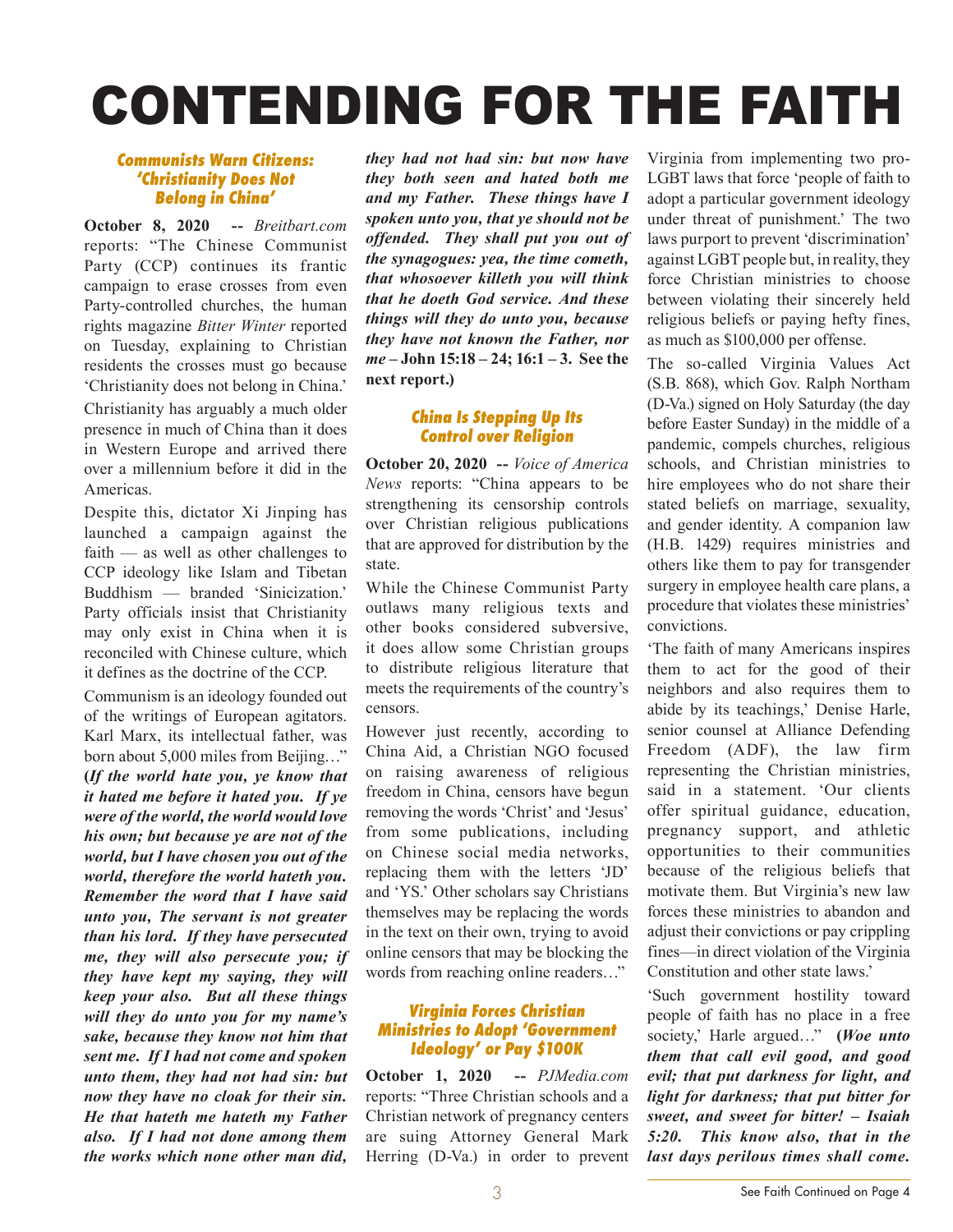*For men shall be lovers of their own selves, covetous, boasters, proud, blasphemers, disobedient to parents, unthankful, unholy, Without natural*  *affection, trucebreakers, false accusers, incontinent, fierce, despisers of those that are good, Traitors, heady, highminded, lovers of pleasures* 

*more than lovers of God; Having a form of godliness, but denying the power thereof: from such turn away* **– II Timothy 3:1-5.)** 

## **KINGS OF THE EAST**

#### *Pentagon chief stresses stronger alliances to counter China, Russia*

**October 21, 2020 --** *SpaceWar.com*  reports: "US Defense Secretary Mark Esper revealed a new initiative Tuesday to strengthen and expand US alliances with 'like-minded democracies' to counter Russia and China.

Esper said the Pentagon would systematically monitor and manage its relationships with partner countries, aiming to find ways to coordinate militaries and also to advance US arms sales.

The initiative, called the Guidance for Development for Alliances and Partnerships(GDAP), came just two weeks before the presidential election that, if President Donald Trump loses, could see Esper replaced in January.

It also came after nearly four years of Trump's efforts to restructure and even dismantle alliances, including threatening NATO.

'America's network of allies and partners provides us an asymmetric advantage our adversaries cannot match,' Esper said, calling the network 'the backbone of the international rulesbased order.'

He cited longstanding partnerships, from NATO to little Malta — which helped the US fight to break from Britain in the 18th century…" **(God help America. Revelation 9: 14 – 18 is the prophecy describing Armageddon:**  *…Loose the four angels which are bound in the great river Euphrates. And the four angels were loosed, which were prepared for an hour, and a day, and a month, and a year, for to slay the third part of men. And the number of the army of the horsemen were two hundred thousand thousand: and I heard the number of them.* 

*And thus I saw the horses in the vision, and them that sat on them, having breastplates of fire, and of jacinth, and brimstone: and the heads of the horses were as the heads of lions; and out of their mouths issued fire and smoke and brimstone. By these three was the third part of men killed, by the fire, and by the smoke, and by the brimstone, which issued out of their mouths."* **The good news is that Dr. Van Impe dogmatically believed that this battle is fought after the Rapture:**  *"Because thou hast kept the word of my patience, I also will keep thee from the hour of temptation, which shall come upon all the world, to try them that dwell upon the earth –* **Revelation 3:10;** *…I looked, and, behold, a door was opened in heaven: and the first voice which I heard was as it were of a trumpet talking with me; which said, Come up hither, and I will shew thee things which must be hereafter –* **Revelation 4:1;** *…the Lord himself shall descend from heaven with a shout, with the voice of the archangel, and with the trump of God: and the dead in Christ shall rise first: Then we which are alive and remain shall be caught up together with them in the clouds, to meet the Lord in the air: and so shall we ever be with the Lord –* **I Thessalonians 4:16 – 18. Rest upon God's Word:** *Looking for that blessed hope, and the glorious appearing of the great God and our Saviour Jesus Christ –* **Titus 2:13. See the next two reports.)**

#### *Eyeing China, US and India accelerate defense bonds*

**October 29, 2020 --** *SpaceWar.com* reports: "Two days of meetings by the top US and Indian diplomatic and defense chiefs in New Delhi underscored a desire for growing military cooperation driven by mutual distrust of China.

Deadly clashes between Indian and Chinese troops over a disputed border region have given the Pentagon fresh fuel to draw Delhi closer, as it seeks a coalition to counter what the US sees as the rapid expansion of China's military presence across the Indo-Pacific region. In two days of talks on Monday and Tuesday, couched as the third annual 2+2 discussions, US Secretary of State Mike Pompeo and Secretary of Defense Mark Esper agreed to share with India geospatial satellite and sensor intelligence.

They laid the groundwork for more military exchanges and cooperation on cybersecurity and space, as well as increasing arms sales, the US particularly pressing India to buy US F-18 fighter jets for its navy.

And both sides cheered the addition of Australia to the upcoming Malabar exercises in the Indian Ocean, joining the US, Indian and Japanese navies, an informal relationship now dubbed 'The Ouad.'

'I think the tide has turned,' Pompeo told Indian newspaper *The Print*…"

#### *Australia Joins Unprecedented Military Exercises with U.S., Japan, and India*

**October 21, 2020 --** *Breitbart.com* reports: "Australia announced that, for the first time since 2007, it will participate in the Malabar military exercises, joining India, Japan, and the United States in a large-scale naval drill designed to prepare for any potential Chinese aggression in the Indo-Pacific, *Reuters* reported Tuesday.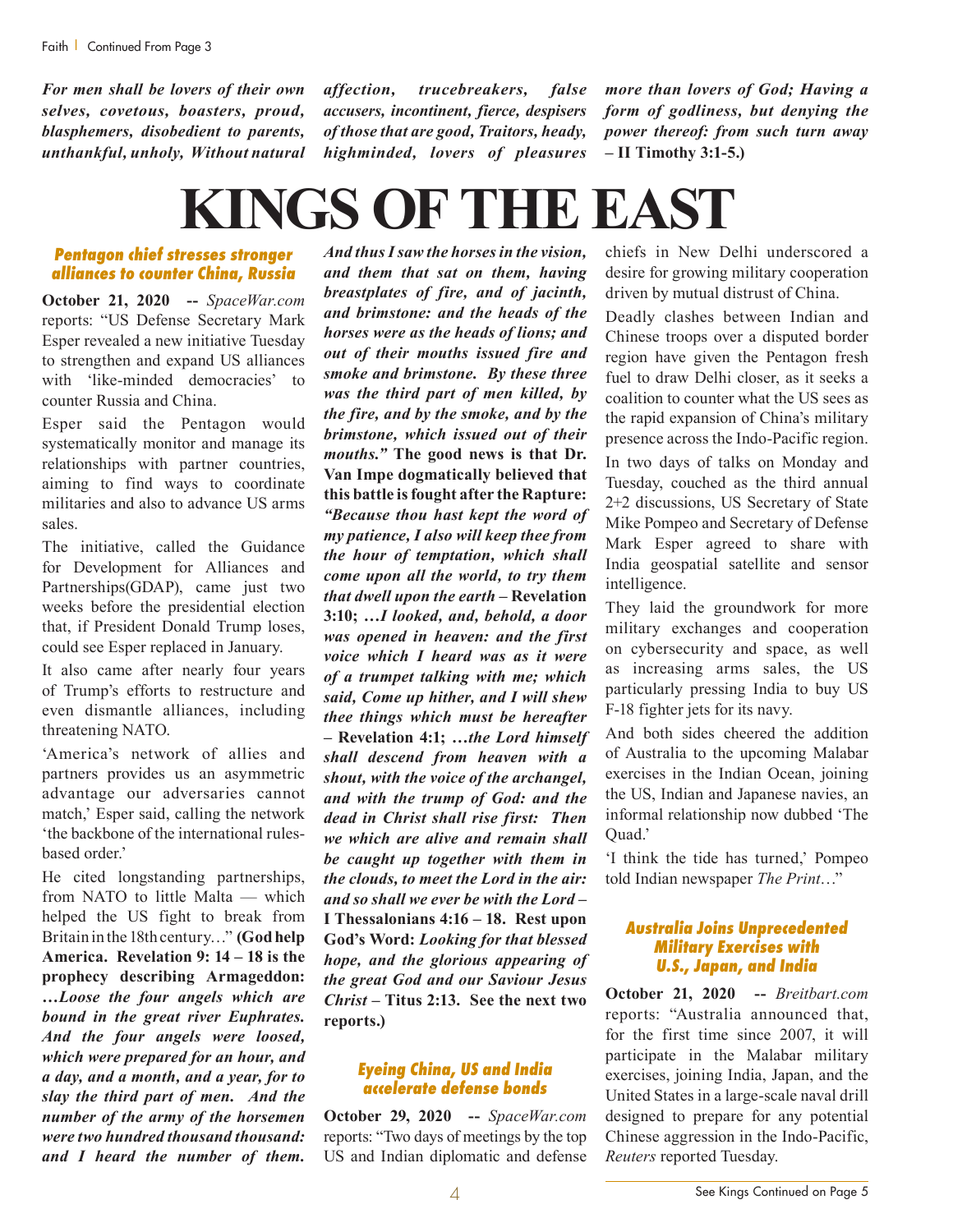Authorities have not confirmed the location of this year's drills, but reports suggest they will take place in the Bay of Bengal and the Arabian Sea, according to the Indian Ministry of Defense.

Though they have engaged in joint exercises before, the 2020 Malabar drills will mark the first time that all four members of the 'Quad' an unofficial coalition consisting of Australia, the United States, Japan, and India — have collectively run a joint training operation of this scale. Japan is participating despite not having a formal military since World War II, but a 'self-defense' force…"

#### *Xi invokes Chinese military might with US in mind*

**October 26, 2020 --** *SpaceWar.com*  reports: "President Xi Jinping on Friday warned of China's military resolve to defeat 'invaders', speaking on a 70th anniversary for the Korean War, the only time Chinese forces have fought the United States.

In a long speech, heavy on patriotism and flecked by anecdotes of heroism by Chinese forces, Xi said victory in the 1950-53 conflict was a reminder that his nation stood ready to fight anyone 'creating trouble… on China's doorstep'.

Beijing frequently uses war anniversaries to fire thinly covered warnings to the US of the military strength of the 'new China'.

The Korean War is a key foundation story for the ruling Communist Party. Friday's anniversary comes as the party is called out by US President Donald Trump, in a bitter row spanning trade, tech, human rights and the status of Taiwan, which China says is an inviolable part of the mainland…" (**China will become a basic partner with Russia for the rapidly approaching battle of Armageddon – Revelation 16:16. Russia will lead invasion number one – Ezekiel 38 & 39. China will lead invasion number two – Revelation 16:12;** 

**Revelation 9:14 – 16. Then all nations will come against Jerusalem for the final invasion at which point Jesus will return to stop the bloodshed and set up his eternal kingdom upon earth – [He gathers]** *all nations against Jerusalem to battle; and the city shall be taken… Then shall the Lord go forth, and fight against those nations, as when he fought in the day of battle. And his feet shall stand in that day upon the mount of Olives, which is before Jerusalem on the east, and the mount of Olives shall cleave in the midst thereof toward the east and toward the west, and there shall be a very great valley; and half of the mountain shall remove toward the north, and half of it toward the south –* **Zechariah 14:2 – 4. Then Psalm 2:6 occurs as God the Father says:** *…I set my king upon my holy hill of Zion* **[Jerusalem]. See the next two reports.)**

#### *China threatens retaliation over US-Taiwan arms sale*

**October 23, 2020 --** *SinoDaily.com* reports: "China on Thursday threatened to make a 'legitimate and necessary' retaliation over the US sale of \$1 billion worth of missiles to Taiwan as Beijing becomes increasingly strident over its claims to the self-ruled island.

The US State Department said on Wednesday it had approved the sale of 135 air-to-ground missiles to Taiwan in a move Taipei's defence ministry said would build its combat capabilities.

Democratic and self-ruled Taiwan lives under constant threat of invasion by authoritarian China, whose leaders view the island as part of their territory. They have vowed to one day seize the island, by force if necessary.

China's foreign ministry on Thursday accused the United States of violating agreements signed by Beijing and Washington in the 1970s establishing diplomatic relations between the two governments…"

#### *Kim throws down gauntlet with huge new ICBM*

**October 12, 2020 --** *SpaceWar.com*  reports: "The gargantuan new missile North Korea put on show at a military parade is an explicit threat to US defences and an implicit challenge to both the current and next American president, analysts say, warning Pyongyang could test the weapon next year.

Leader Kim Jong Un watched the intercontinental ballistic missile (ICBM) roll through Kim Il Sung square — named after his grandfather — in Pyongyang at the climax of an unprecedented night-time parade on Saturday.

Analysts concurred that it was the largest road-mobile, liquid-fuelled missile anywhere in the world, and was highly likely to be designed to carry multiple warheads in independent reentry vehicles (MIRVs).

Jeffrey Lewis of the Middlebury Institute of International Studies said it was 'clearly aimed at overwhelming the US missile defense system in Alaska'.

If the ICBM carried three or four warheads, he added on Twitter, the US would need to spend around \$1 billion on 12-16 interceptors to defend against each missile.

'At that cost, I am pretty sure North Korea can add warheads faster than we can add interceptors.'…" **(Ezekiel 38:5 predicts that Russia, the Orient, and Persia [which changed its name to Iran in 1932] will see millions destroyed through atomic warfare in the Latter Years and Latter Days – Ezekiel 38:8, 16. Prepare to meet thy God Israel – Amos 4:12. This battle is described in Revelation 9:14 – 18:**  *Saying to the sixth angel which had the trumpet, Loose the four angels which are bound in the great river Euphrates. And the four angels were loosed, which were prepared for an hour, and a day, and a month, and a year, for to slay the third part of men. And the number of the army of the*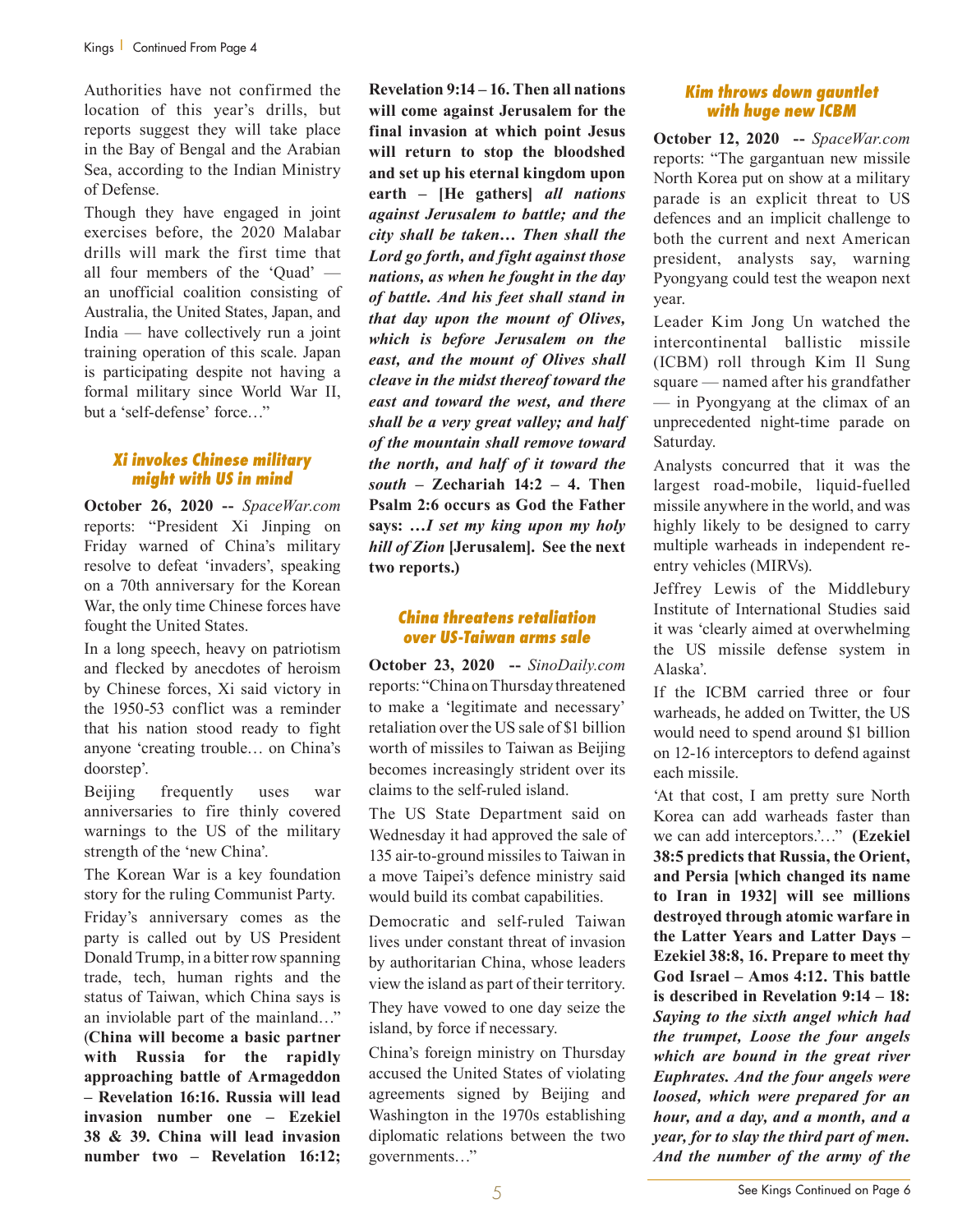*horsemen were two hundred thousand thousand: and I heard the number of them. And thus I saw the horses in the vision, and them that sat on them, having breastplates of fire, and of jacinth, and brimstone: and the heads of the horses were as the heads of lions; and out of their mouths issued fire and smoke and brimstone. By these three was the third part of men killed, by the fire, and by the smoke, and by the brimstone, which issued out of their mouths.***)**

#### *Report: China Has 'Disappeared' Thousands of Uyghur Children into 'Boarding School'*

**October 20, 2020 --** *Breitbart.com* reports: "China forced hundreds of thousands of children in Xinjiang, where the majority of the population belongs to the ethnic Uyghur minority, into 'boarding schools' as they lost their parents to communist concentration camps, *Bitter Winter*, citing researcher Adrian Zenz, reported on Sunday.

Extensive investigations by journalists and governments in favor of human rights have concluded that the Communist Party has forced as many as 3 million people in Xinjiang, most of them Uyghurs and some Muslims of other ethnic backgrounds, into concentration camps. The few who have escaped the camps report being forced into slavery, made to worship the Communist Party, and extensively tortured. Some have accused Party officials of killing their infant children; others of forced abortions and sterilizations.

Zenz's new report highlights what happened to the children of these victims of communism while they were languishing in concentration camps. The report, Bitter Winter noted, used procured government documents to show rapid construction of 'boarding schools' for children at the same time that Party officials were hauling thousands of Uyghur adults into camps. Zenz found a 76.9-percent increase in the number of children living in boarding schools between 2017 and 2019, most of them coming from Xinjiang…" (*These six things doth the Lord hate: yea, seven are an abomination unto him: A proud look, a lying tongue, and hands that shed innocent blood, An heart that deviseth wicked imaginations, feet that be swift in running to mischief, A false witness that speaketh lies, and he that soweth discord among brethren –* **Proverbs 6:16-19 [emphasis mine].** *Being filled with all unrighteousness, fornication, wickedness, covetousness, maliciousness; full of envy, murder, debate, deceit, malignity; whisperers, Backbiters, haters of God, despiteful, proud, boasters, inventors of evil things, disobedient to parents, Without understanding, covenantbreakers, without natural affection, implacable, unmerciful: Who knowing the judgment of God, that they which* 

*commit such things are worthy of death, not only do the same, but have pleasure in them that do them –* **Romans 1:29-32. These barbarians will soon** *…be cast into hell, into the fire that never shall be quenched: Where their worm dieth not, and the fire is not quenched* **– Mark 9:43, 44. See the next report.)**

#### *U.S. senators seek to declare China 'genocide' against Uighurs*

**October 28, 2020 --** *SpaceWar.com* reports: "US senators sought Tuesday to declare that China is committing genocide against Uighurs and other Turkic-speaking Muslims, a step that could ramp up pressure on behalf of the estimated one million-plus people in camps.

The resolution was introduced by senators across the political spectrum, although it is unlikely to move immediately as the Senate is out of session until after next week's election.

The text states that China's campaign 'against Uighurs, ethnic Kazakhs, Kyrgyz and members of other Muslim minority groups in the Xinjiang Uighur Autonomous Region constitutes genocide.'

'This resolution recognizes these crimes for what they are and is the first step toward holding China accountable for their monstrous actions,' said Senator John Cornyn, a Republican who sponsored it..."

### NEWS FROM ISRAEL AND THE MIDDLE EAST

#### *Rouhani Says Next U.S. President Must Admit Defeat, 'Surrender to Iran'*

**October 21, 2020 --** *Breitbart.com* reports: "Iran's President Hassan Rouhani said on Wednesday the Islamic republic is entirely uninterested in the outcome of the 2020 U.S. presidential election because the next incumbent of

the White House will have to surrender to the Iranian nation.

'It is by no means important for the Islamic Republic of Iran who will win the U.S. presidential election, because any government taking power in the U.S. would have to surrender to the Iranian nation,' Rouhani said at a weekly cabinet session on Wednesday.

According to the *Tasnim News Agency*, he argued the U.S.' actions against the Iranian nation have all 'ended in failure,' claiming the termination of the U.N. arms embargo on Iran is evidence of a victory for Islamic rationalism against force…" (**Iran will be blotted out when Russia, China, and Islamic nations fight Israel and her allies**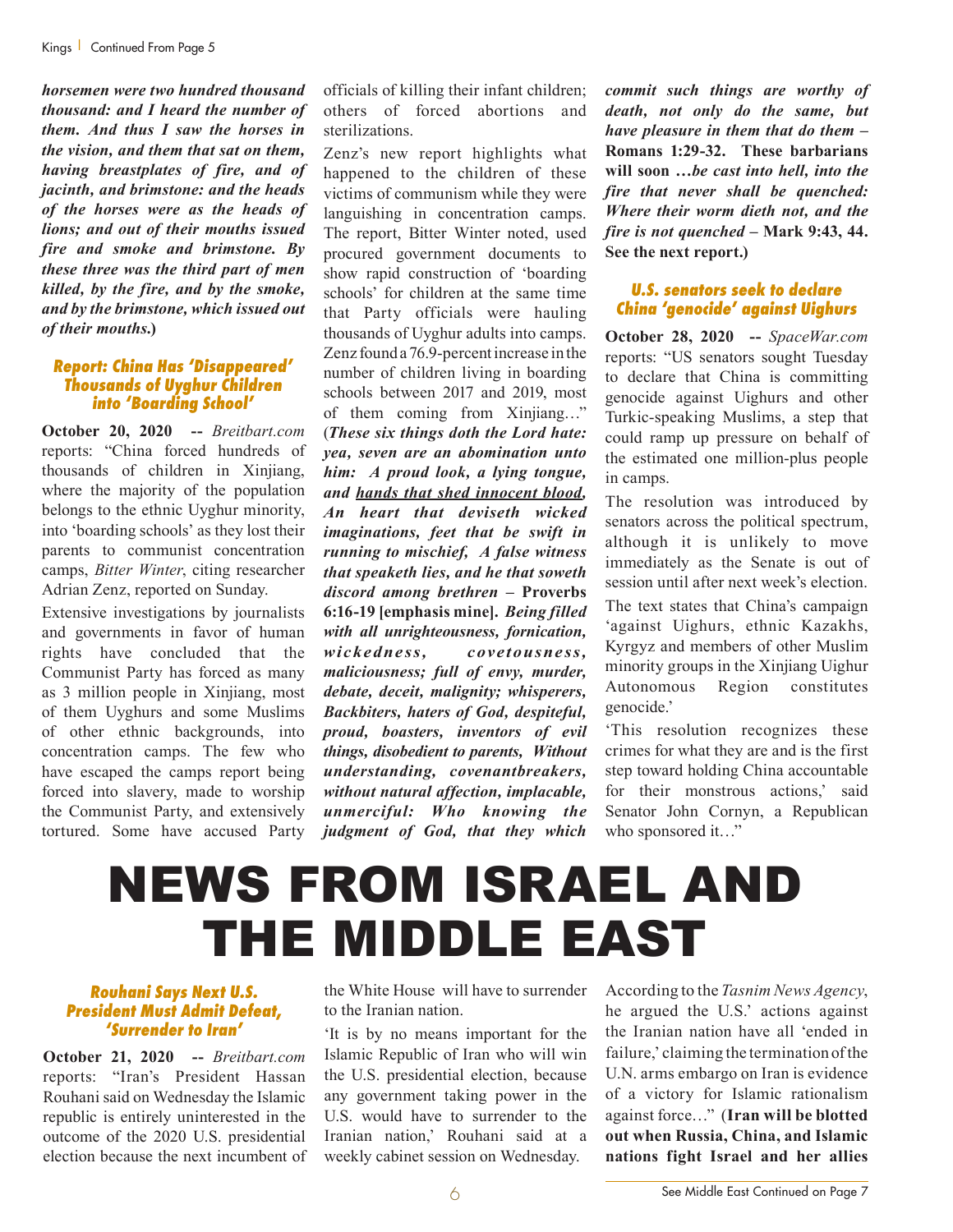**during Armageddon – Revelation 16:16. The battle is described in Ezekiel 39:1 – 5:** *"…thou son of man, prophesy against Gog, and say, Thus saith the Lord God; Behold, I am against thee, O Gog, the chief prince of Meshech and Tubal: And I will turn thee back, and leave but the sixth part of thee, and will cause thee to come up from the north parts, and will bring thee upon the mountains of Israel: And I will smite thy bow out of thy left hand, and will cause thine arrows to fall out of thy right hand. Thou shalt fall upon the mountains of Israel, thou, and all thy bands, and the people that is with thee: I will give thee unto the ravenous birds of every sort, and to the beasts of the field to be devoured…"* **Soon the war of wars will arrive from the North and East [Russia and China] – Daniel 11:44. The battle is also described in Ezekiel 38:1 – 5:** *"…the word of the Lord came unto me, saying, Son of man, set thy face against Gog, the land of Magog, the chief prince of Meshech and Tubal, and prophesy against him, And say, Thus saith the Lord God; Behold, I am against thee, O Gog, the chief [Russian] prince of Meshech and Tubal: [Moscow and Tubal, or Tubalsk – Southwest of the Russian capital]: And I will turn thee back, and put hooks into thy jaws, and I will bring thee forth, and all thine army, horses and horsemen, all of them clothed with all sorts of armour, even a great company with bucklers and shields,* 

*all of them handling swords: Persia, Ethiopia, and Libya with them; all of them with shield and helmet:"* **See the next report.)**

#### *Egyptian army depicts exploding Israeli warship in official motivational video*

**October 22, 2020 --** *Israel National News* reports: "*Channel 11 News'* Roi Kais noticed a frame in an official Egyptian Army video clip depicting an Israeli warship. Calling the frame 'very disturbing,' Kais tweeted that it was 'from a promotional video for the Egyptian Navy published a short time ago by an Egyptian army spokesman under the name 'Lords of the Seas' which depicts the destruction of a vessel on which the Israeli flag is hoisted.'

Picking up the story, *Galei Tzahal* correspondent Jacky Hugi directed a query to the Prime Minister and Alternate Prime Minister, writing: 'This is real time. Don't say 'we didn't know'. If you don't respond harshly to this thing, and also initiate a deep and comprehensive study of its meaning, then you're like a spectator who's fallen asleep…"

#### *'Jerusalem is our city,' Turkey's Erdogan declares*

**October 2, 2020 --** *The Times of Israel*  reports: "Turkish President Recep Tayyip Erdoğan on Thursday implied that Jerusalem belongs to Turkey, referring to the Ottoman Empire's

control over the city for much of the modern era.

'In this city that we had to leave in tears during the First World War, it is still possible to come across traces of the Ottoman resistance. So Jerusalem is our city, a city from us,' he told Turkish lawmakers during a major policy speech in Ankara. 'Our first qibla [direction of prayer in Islam] al-Aqsa and the Dome of the Rock in Jerusalem are the symbolic mosques of our faith. In addition, this city is home to the holy places of Christianity and Judaism.'

The Ottoman Empire ruled over Jerusalem from 1516 to 1917. Modern Turkey, its successor state, has long stressed its enduring connection to the holy city, regularly condemning Israel's alleged efforts to 'judaize' it and the US administration's December 2017 recognition of it as Israel's capital.

Jerusalem has been the capital of Israel since the country's founding, and the Jewish people have thousands of years of history in the city, backed up by extensive archaeological finds…" **(930 times God promises Jerusalem forever to the Jews. Soon all Hell will break loose in the Middle East. Joel 3:2 warns today's politicians that World War III occurs because of parting God's land. It won't succeed. Christ will return, stop the horrendous war and reign over the world from the Throne of David in Jerusalem forever – Revelation 11:18; Luke 1:32, 33. Psalm 122:6 –** *"Pray for the peace of Jerusalem: they shall prosper that love thee."***)**

### THE SANCTITY OF LIFE

#### *Controversial Down's syndrome test introduced in Scotland*

**October 2, 2020 --** *The Christian Institute* reports: "The introduction of controversial prenatal screenings for Down's syndrome in Scotland is very likely to lead to more abortions, a campaign group has warned.

Non-invasive prenatal testing (NIPT), which tests unborn babies for certain conditions more accurately, is now being implemented in NHS hospitals across Scotland.

But Don't Screen Us Out has called on the Scottish Government to consider the impact it will have on the number of children who may be aborted.

Spokeswoman Lynn Murray said: 'Disability campaigners have repeatedly called on the Scottish Government and Public Health Scotland to carry out an impact assessment of the proposed rollout. Sadly these calls have been ignored.

'Figures released last year realised the fears of the Down's syndrome